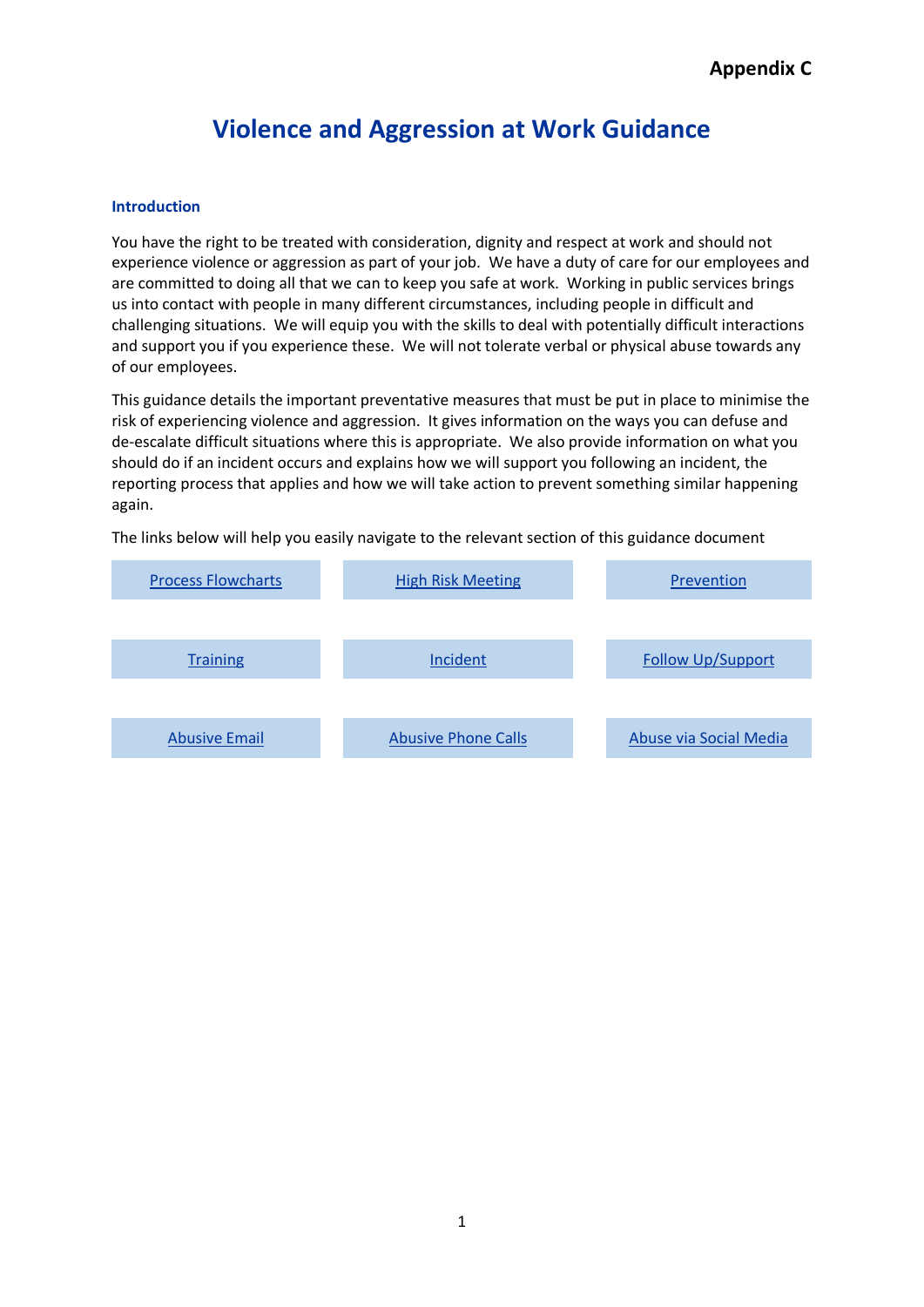# **Process for Planned Meeting or Visit**

<span id="page-1-0"></span>**This process is for a meeting that is not considered high risk – for high-risk meetings see the process for high risk meetings process chart**

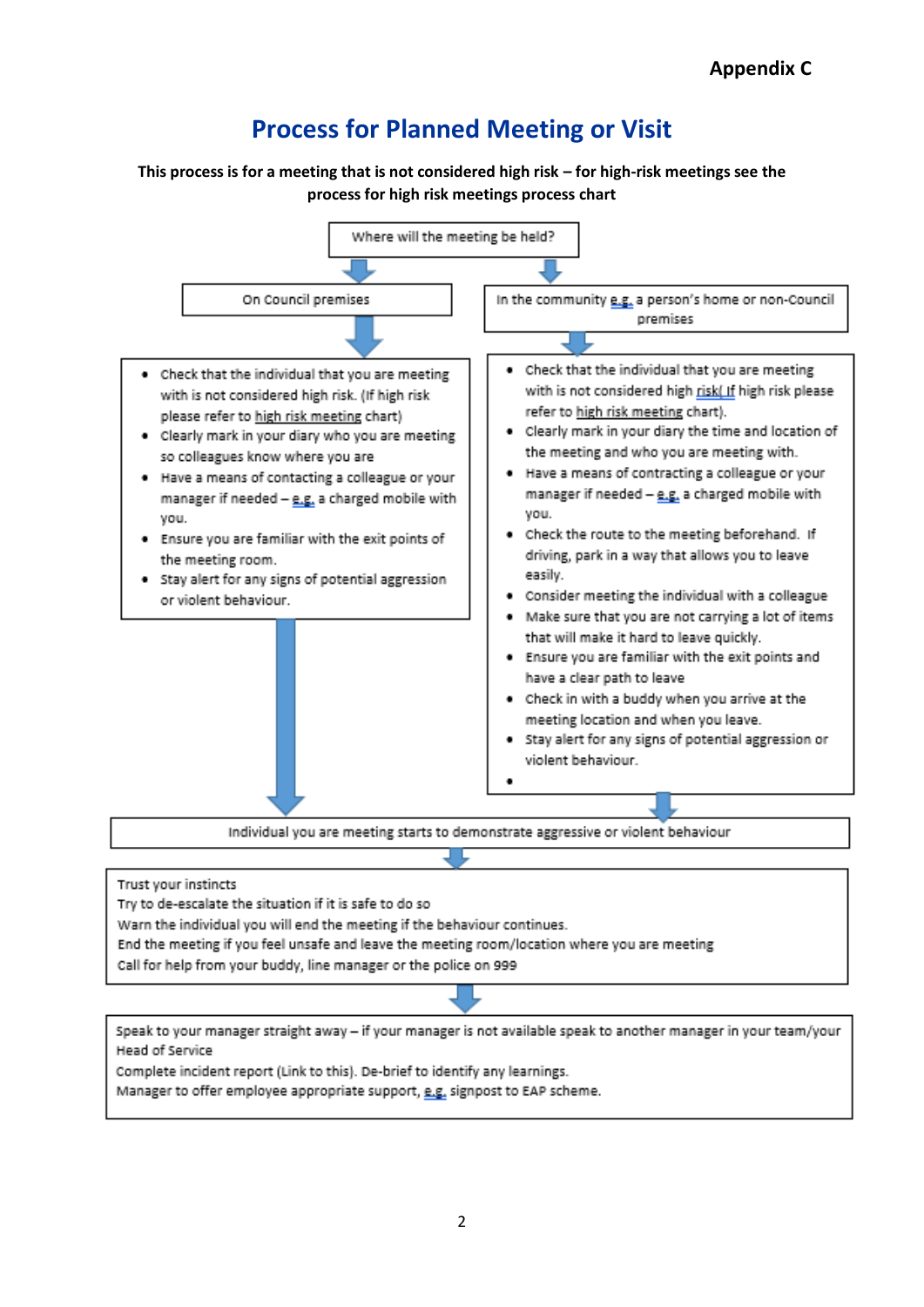## **Process for a high-risk meeting**

## *Meeting with individuals identified as high risk, e.g. where there is a known history of violence or aggression) or where it is anticipated an individual may become aggressive due to the nature/purpose of the meeting*

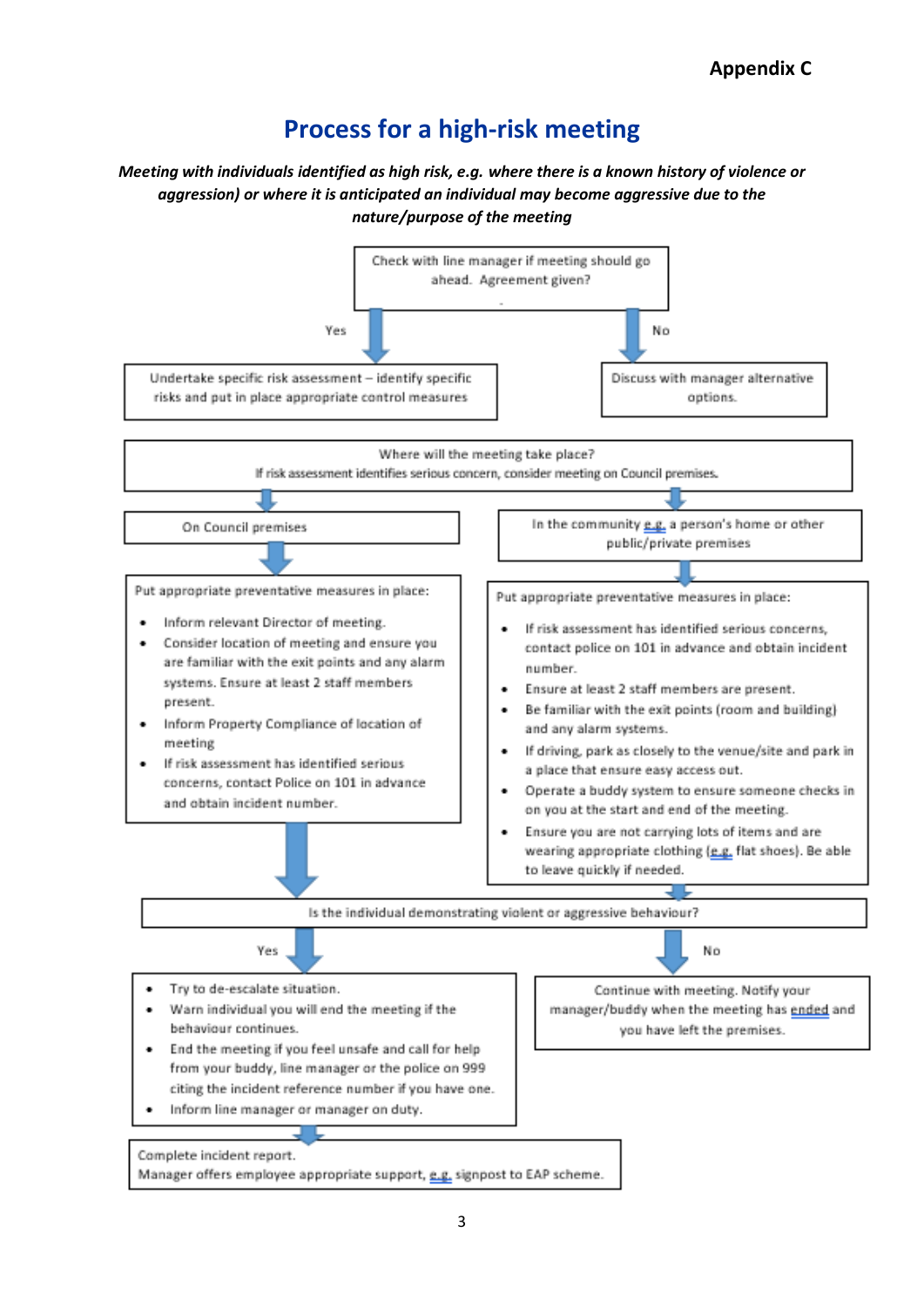## **Responding to an aggressive/threatening e-mail**

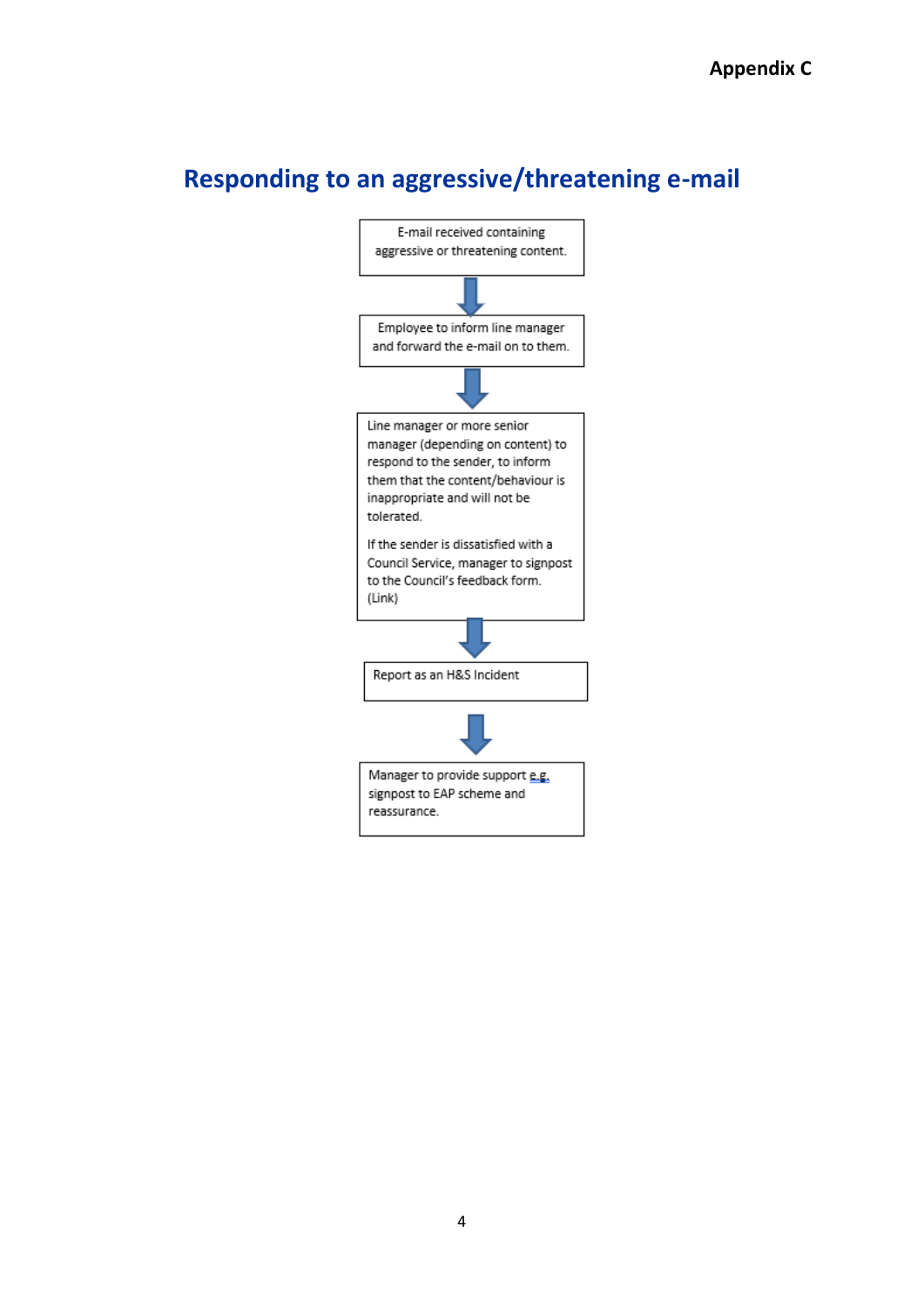## **Responding to an abusive phone call**

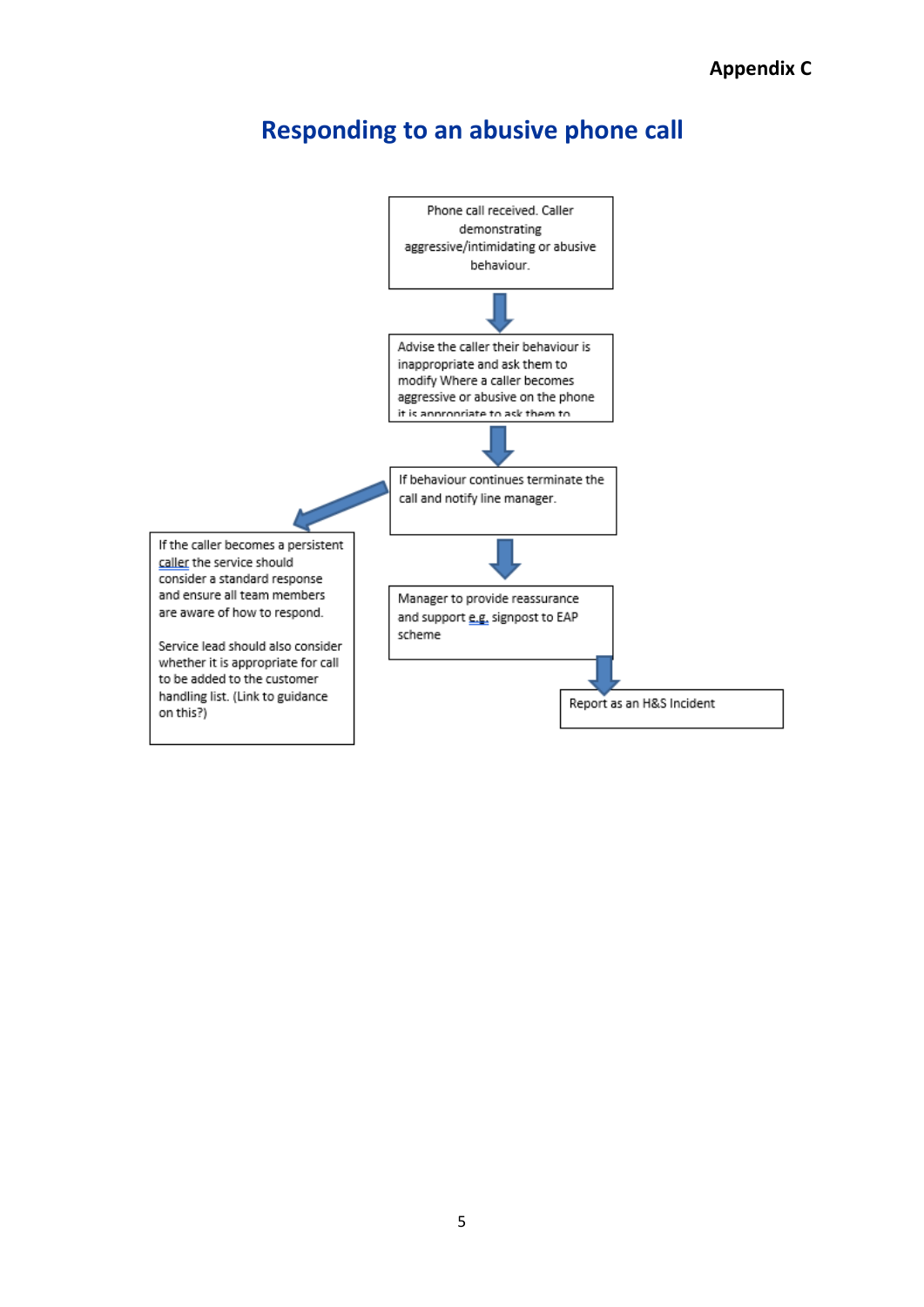### **1. Unacceptable Behaviours**

Work related violence is any incident where you are abused, threatened, intimidated or assaulted while at work or in connection with your work. You should not experience any of the following types of behaviour:

- offensive language or gestures directed towards you in person or on the phone
- verbal abuse or aggression
- sexual harassment
- threats made towards you or others
- physical assault
- discriminatory language
- receiving messages that are offensive or threatening by email, letter or via social media
- intentional damage to your property

These behaviours are not something that you should expect to experience at work and you are not expected to tolerate them.

### **2. Interaction with Council employees and elected members**

The standards of behaviours expected from colleagues and elected members are defined in our [Respect@Work policy](https://cccandpcc.sharepoint.com/sites/CCCHR/Shared%20Documents/Forms/AllItems.aspx?id=%2Fsites%2FCCCHR%2FShared%20Documents%2FA%20%2D%20Z%20of%20HR%20Information%2FRespect%20at%20Work%20Summary%2Epdf&parent=%2Fsites%2FCCCHR%2FShared%20Documents%2FA%20%2D%20Z%20of%20HR%20Information) and Code of Conduct for staff, and the Members Code of Conduct. If you experience unacceptable behaviour from a Council employee or elected member the Respect@Work policy outlines how you can address this.

### **3. Interaction with customers**

Our customer service charter outlines what the public can expect from us and our expectations of the public in our interactions. We expect people to treat our staff with courtesy and respect. The customer service charter states that we will not tolerate the use of physical or verbal abuse in any form.

Our customer handling policy outlines what we do in circumstances where customers may be pursuing complaints, and other service-related issues, in ways that could be considered to be unreasonable. The ful[l customer handling policy](https://www.cambridgeshire.gov.uk/council/contact-us/council-complaints-procedures/customer-handling-policy) is published on our external website. Unreasonable behaviours include:

- Behaving in a way that appears to be deliberately targeted over a significant period of time at one or more members of staff.
- Acting inappropriately towards Council staff such as inappropriate use of language, aggression or violence.
- Refusing to leave Council premises when asked to do so following the use of inappropriate language or behaviour.

If staff or customers are at risk we will call the police. When a customer is regularly displaying unreasonable and/or persistent behaviour the Council will write to tell them why we find the behaviour unacceptable and ask them to modify their behaviour. In some cases a decision may be taken to restrict an individual's contact with the Council. Examples of actions that we may take include only meeting with the customer in the presence of a witness, at Council premises and by appointment only. Full details are given in the [Customer Handling Policy](https://www.cambridgeshire.gov.uk/council/contact-us/council-complaints-procedures/customer-handling-policy)

### **4. Preventative measures**

### Policies

The following policies give information about how we protect you when undertaking different types of activities.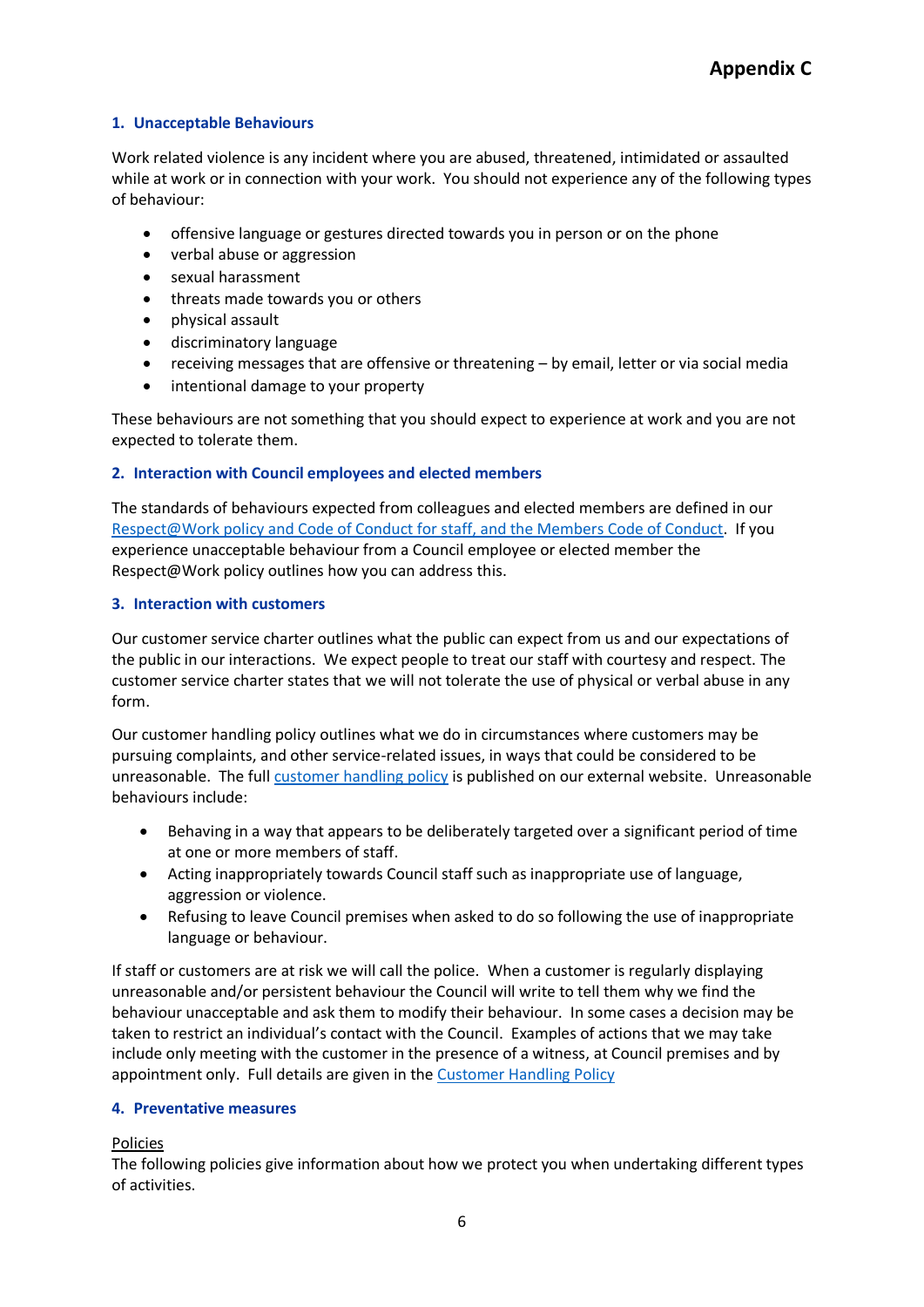- [Lone working guidance](https://cccandpcc.sharepoint.com/:w:/r/sites/CCCHealthSafety/_layouts/15/Doc.aspx?sourcedoc=%7B78B15869-F8B2-461F-BB53-EC1DE897ADE3%7D&file=LWPS%20-%20Guidance.docx&action=default&mobileredirect=true) and associated [lone working risk assessments](https://cccandpcc.sharepoint.com/sites/CCCHealthSafety/Shared%20Documents/Forms/AllItems.aspx?csf=1&web=1&e=tUgvkt&cid=7336f362%2D83d6%2D48d9%2Db9b8%2Dcf1f14873423&RootFolder=%2Fsites%2FCCCHealthSafety%2FShared%20Documents%2FLone%20Working&FolderCTID=0x012000739B92CA28A45044A4C4D98D5C414FCB)
- [Customer Handling Policy](https://www.cambridgeshire.gov.uk/council/contact-us/council-complaints-procedures/customer-handling-policy)
- [Respect@Work](https://cccandpcc.sharepoint.com/sites/CCCHR/Shared%20Documents/Forms/AllItems.aspx?id=%2Fsites%2FCCCHR%2FShared%20Documents%2FA%20%2D%20Z%20of%20HR%20Information%2FRespect%20at%20Work%20Summary%2Epdf&parent=%2Fsites%2FCCCHR%2FShared%20Documents%2FA%20%2D%20Z%20of%20HR%20Information) (applies to interaction between employees and also gives guidance on situations involving third parties such as elected members and contractors)

Managers are responsible for ensuring that all team members aware of these policies and how they apply in their area of work.

#### Risk assessments

Services must have risk assessments in place that consider whether there is potential for employees to experience violence and aggression in their role. These will define the appropriate control measures that will be followed. These measures should be documented so that employees understand what they need to do and can refer back to them. All team members have a responsibility to work in accordance with the risk assessment.

#### Local protocols

Teams must have local protocols and safe systems of work that cover the specific types of activity undertaken in their team/roles. These should cover how to minimise the risk of violence and aggression and outline what to do if there is an incident. Managers are responsible for ensuring that team members understand and comply with these.

#### For example

- Pupil Referral Unit will have documented processes that would apply if a pupil is violent towards a member of staff.
- A Supervised Contact Officer will have a protocol to follow in the event of an incident.
- A Parking Enforcement Officer will have a protocol to follow if there is an incident involving a member of the public.

Managers must ensure that team protocols and safe systems of work are reviewed regularly and kept up to date. This is particularly important if there has been an incident that has highlighted any gaps in the local procedures or if working practices have changed.

#### Induction

Managers must ensure that all new members of the team, as part of their induction, are aware of the risk assessments that are in place for their area of work and understand what measures are in place to minimise the risk of violence and aggression. Managers must ensure that all employees understand what they need to do to stay safe and explain what to do if a person becomes violent or aggressive. If a new employee will undertake any lone working their induction should explain the lone working procedures.

### <span id="page-6-0"></span>Handling Challenging Customers Training

We have a wide range of teams that due to the nature of their work regularly have interactions with members of the public who may be upset or angry. For example:

- Teams in P&E undertaking enforcement visits.
- School admissions teams who are dealing with parents challenging school allocation decisions.
- Contact centre employees who are dealing with people that are unsatisfied about the service that they have received.
- Front line social workers who are dealing with people and families in challenging situations.

We will ensure that employees that have training on how to handle challenging customers so that they are equipped to deal with difficult interactions. Training will help you to identify when a situation is becoming difficult and equip you with a range of skills to defuse and de-escalate these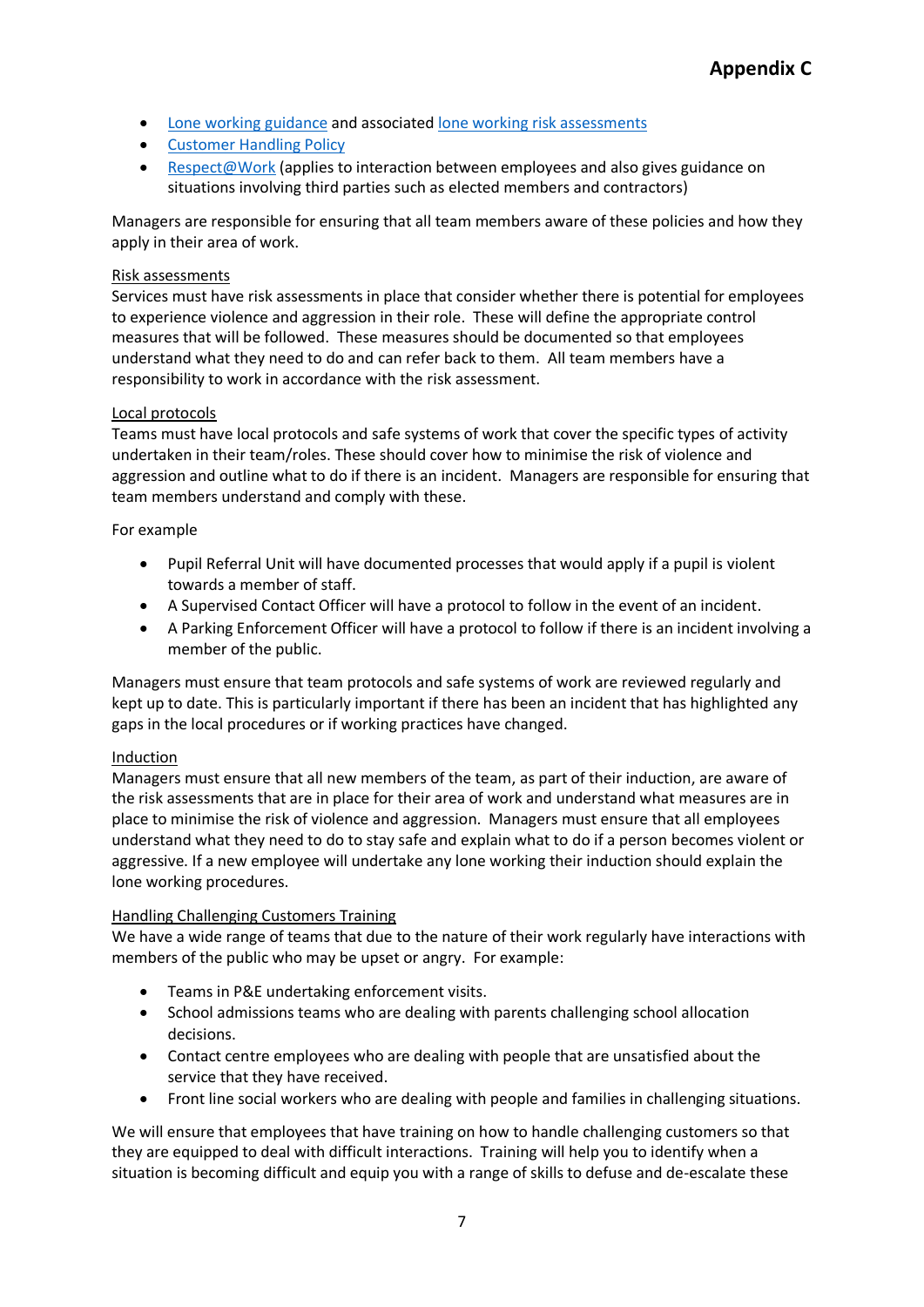situations. This training also looks at ways of building personal resilience and is particularly important for people who are new to a role or have less work experience.

#### Lone working and Personal Safety Training

All team members must undertake appropriate training for activities that they will undertake – e.g. if a role involves any lone working the employee must attend lone working training (Personal Safety and Lone Working for Managers, Personal Safety and Lone Working for Practitioners), and physical intervention training. This needs to be done before undertaking the relevant activity. Employees should also undertake refresher training to keep their knowledge up to date and to remind them of the key considerations.

In a wide range of roles individuals should undertake both handling challenging customers training and personal safety training.

It is the responsibility of the line manager to ensure that the requirement for this training is identified and carried out.

### Solo Protect Devices

A lone worker safety device is a discreet way to alert an emergency contact or the emergency services of an incident. We currently have a contract with 1st Reaction Security to apply a device called a SoloProtect ID. By pushing a button this will make an audio call to an Alarm Receiving Centre (ARC) – linking a lone worker with 24/7 support if they experience verbal abuse or physical aggression. For more information about getting your team set up with these devices contact [Richard](mailto:richard.panter@cambridgeshire.gov.uk)  [Panter.](mailto:richard.panter@cambridgeshire.gov.uk) Teams using SoloProtect devices should ensure that they always keep them fully charged so that they are ready to use at short notice.

### Recording Information about high risk individuals

It is important that we have accurate information about whether an individual is considered to be potentially high risk. In some teams e.g. the Integrated Front Door team this information might be provided by the police, health, probation or education services. Where a member of the team has experienced difficulties with a service user this should be documented in a way that other team members can access before any future interactions (e.g. using the Liquid Logic system or the services record keeping system and in case notes). It is important that team members check this information routinely prior to a meeting or visit.

### <span id="page-7-0"></span>**5. Preparing to meet a high-risk individual**

Before meeting someone you should check if they are known to be a high-risk individual. Your team should record information about potentially high risk individuals. Case notes should detail whether a person has previously behaved in a violent or aggressive way. In addition, you may anticipate aggressive behaviour if you are meeting a person for the first time to discuss something contentious or difficult e.g. visiting a landowner to address non-compliance with regulations.

Speak to your manager - You must speak to your manager as soon as you can about any situation where you consider that there is the potential for a challenging situation to arise. Under no circumstances should you attend any such meeting or site visit unless your manager has agreed that you should attend and appropriate precautions have been put in place. You must not attend a meeting, a home visit or a site visit alone where there is the possibility of any such violence or aggression towards you.

Undertake a specific risk assessment - Your manager will discuss the situation with you and agree what measures are needed to protect you and others. The specific risks need to be considered and appropriate control measures put in place for the meeting. These need to be documented in a specific risk assessment. Examples of protective measure include: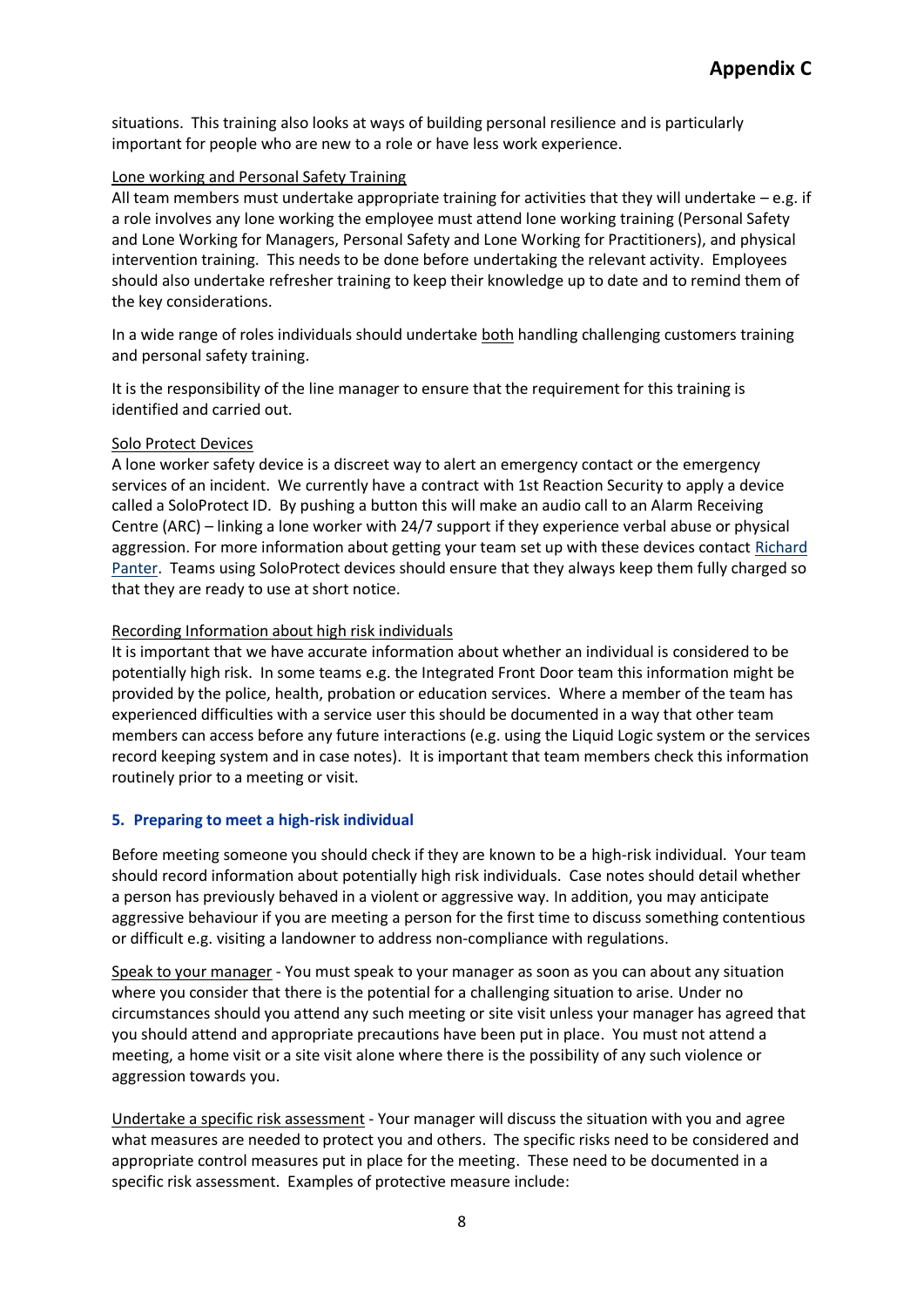- Where possible hold the meeting on Council premises and in a room with fixed furniture and a panic button (property compliance can advise which rooms are available).
- Two employees should attend the meeting/undertaking a visit to avoid lone working with a high-risk individual.
- For meetings held on CCC premises arrangements should be put in place to closely monitor the individual joining and leaving the meeting either by phone call or in person.
- Consider how you will exit the meeting room.
- For visits off site consider how you can quickly and safely exit a person's home or the site.
- For visits off site operate a buddy system where an employee checks in with a colleague or their manager at the beginning and end of a meeting or a visit.
- Ensure that you are not carrying a lot of items that would make it more difficult to leave a situation quickly.
- Park as close as possible to a site and in a way that will allow you to leave easily.

This specific risk assessment is in addition to general risk assessments that are in place in your team for meeting members of the public/service users i.e. the risk assessment needs to be tailored to the specific interaction and individual. Your manager must review the risk assessment prior to the meeting or activity.

Alert the relevant people - In all instances where you are meeting a high-risk individual on Council premises you must:

- Alert property compliance in advance so that they can put in place appropriate security arrangements.
- Alert the relevant Director to the situation.
- Inform the police if the risk assessment identifies serious concern your manager should contact Cambridgeshire Police (by calling 101 or online) before the meeting and advise them of the potential for violence. The Police Service Unit will record details of the situation and give you an incident number.

Brief others - Your managers must brief other employees who may be present when a high-risk meeting takes place (e.g. administrative staff, reception, Hall Keepers etc.) to ensure they are alert to the potential for an incident. You must agree with these people what they should do in the event of an incident.

If you are using a room with a panic button you need to:

- Agree in advance who the panic button alert will go through to.
- Ensure that the emergency contact person is going to be there for the full duration of the meeting.
- Decide in advance what they need to do if the panic button is pressed e.g. call security or call the police.
- Give the emergency contact the incident reference number previously provided so that this can be provided to the police.

Calling the police - If an individual threatens violence or becomes violent towards anyone, you or your emergency contact should call the Police (by calling 999) and quote the Incident number previously provided. This will ensure that the Police officers responding to the emergency call will be fully aware of the background before they arrive.

### **6. During a meeting or visit – stay alert**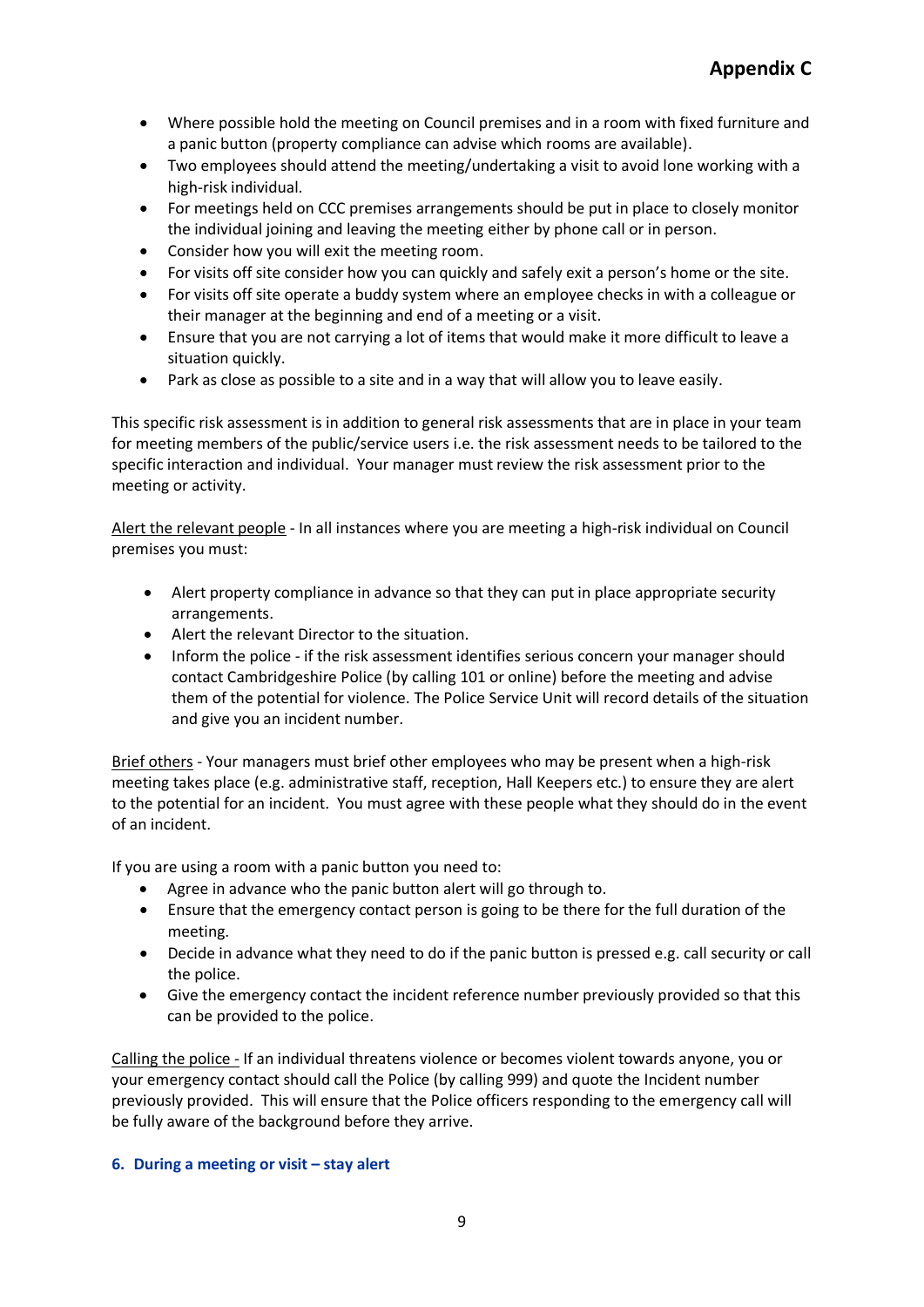During a meeting or site visit you should look out for any warning signs that something is not right watch a person's body language, gesticulating, their tone of voice, raising their voice or shouting, standing up or pacing, standing over you or getting close to you, making physical gestures such as banging on the table, trying to touch you or hurt you. You should trust your instincts if something is making you feel unsafe and you must act.

## <span id="page-9-0"></span>**7. What to do if an incident occurs**

What to do if someone starts to become aggressive and looks like they may become violent:

- Try to de-escalate the situation if possible.
- Warn the individual that they need to moderate their behaviour or you will need to end the discussion.
- If you feel unsafe leave the meeting.
- Call for help by pressing the panic button, calling your buddy/emergency contact or calling the police.

### **8. What to do if an unexpected incident occurs**

An employee may unexpectedly encounter threatening or violent behaviour from a member of the public. For example, a person may come into a library and behave in a threatening way towards staff. Teams should have a risk assessment in place that outlines what to do in this situation. This is likely to include the following types of actions:

- Alert any colleagues present to the situation.
- Ask the person to leave the building or remove yourself from the situation.
- Ask other members of the pubic to move to a safe area.
- Call the police.

### <span id="page-9-1"></span>**9. Reporting an incident**

Tell you manager straight away what has happened. If your manager is not available call another manager in the team or your Head of Service. Your manager will record the details of what has happened and report the incidents using our [incident reporting system.](https://www.reportincident.co.uk/Cambridgeshire)

In addition to reporting the incident you should also keep a local record and/or case notes of what has happened for future reference. These will alert your colleague to an individual's past behaviour and will alert then to the potential for violence so that they can put in place appropriate control measures. Where appropriate you should ask for an individual to be added to the Council's Customer handling list.

In accordance with the Reporting of Injuries, Diseases and Dangerous Occurrences Regulations (RIDDOR), all incidents involving physical violence against employees that cause major injury or absence from work for more than seven days will be recorded and reported to the Health and Safety Executive (HSE). The Health and Safety team is responsible for doing this based on information provided from the employee/manager.

### **10.Investigating an incident**

Following an incident report a detailed investigation will be undertaken by the line manager with assistance from health and safety. This is likely to involve the following steps:

- Obtain factual written statements from any witnesses these should include the date and time of the incident.
- Ensure that statements contain the names and addresses of witnesses.
- Ask witnesses to sign and date their statement.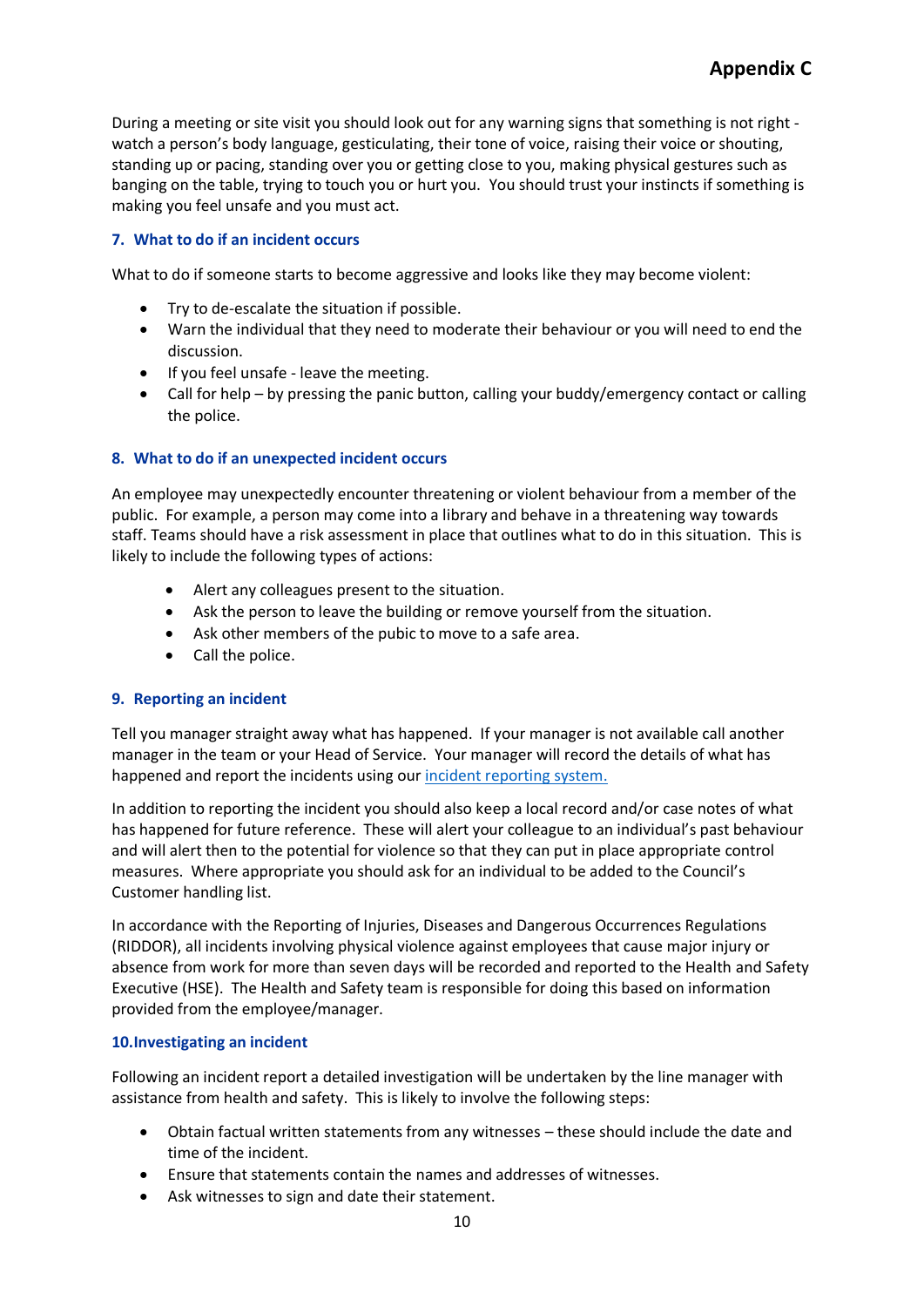- If an implement was used it should be securely retained if this can be done safely.
- Inform your Head of Service of the incident and the details of the investigation and follow up actions.
- Retain written records for future reference.

## **11.Reporting to the police**

In the event of a police investigation managers will provide full assistance to help with their enquiries. Without prejudice to the assaulted employee's right to report the incident personally to the Police, the Line Manager, in consultation with the victim, shall determine whether to inform the Police of the incident. There must be no delay in reporting incidents to the Police. If the Police decide not to act, then it shall be open to the Council to support the victim in pursuing an action against the perpetrator. The Line Manager will remain responsible for liaising with the appropriate Head of Service and Service Director regarding any action/outcomes following a referral to the police.

Following any incident, the manager should review and update the team/role risk assessments with what you have learnt. Where needed local procedures should be updated to put in place steps to prevent a similar incident from happening again.

### **12.Support following an incident**

Experiencing aggression or violence at work is likely to be upsetting and an employee will in most cases need support from their manager following an incident. Exactly what you do will be guided by the circumstances and the wishes of the individual, however the following actions should all be considered:

- The line manager keeps in touch with the employee if they are off work following the incident.
- Support will be provided to other team members who have been affected or witnessed an incident.
- Make sure the employee and other team members know about the Employee Assistance Programme and how to access it – the EAP can provide access to Counselling if needed.
- Carefully plan the employee's return to work. This may involve a period where the employee undertakes modified duties on their return.
- Keep checking in with the individual via Our Conversations discussions which cover wellbeing every month.
- If the person has been injured at work they may be entitled to compensation. HR can provide guidance on the sick pay implications following an incident at work.

### **13.Support to deal with difficult interactions**

It is very important that anyone who is having difficult interactions is well supported. This could involve having the opportunity to debrief with their line manager or a colleague following a difficult visit, meeting or phone call. While teams are increasing working in more agile ways they need to consider how this debriefing can continue to happen and this should be documented in your team charter.

Similarly the impact of having repeated difficult conversations can build up over time, individual interactions may not have been particularly challenging, however the cumulative effect of these interactions may have a negative impact on an employee. This needs to be recognised and addressed by line managers. Monthly discussions about wellbeing as part of the Our Conversations approach are a good opportunity to regularly discuss how a person is feeling in their role.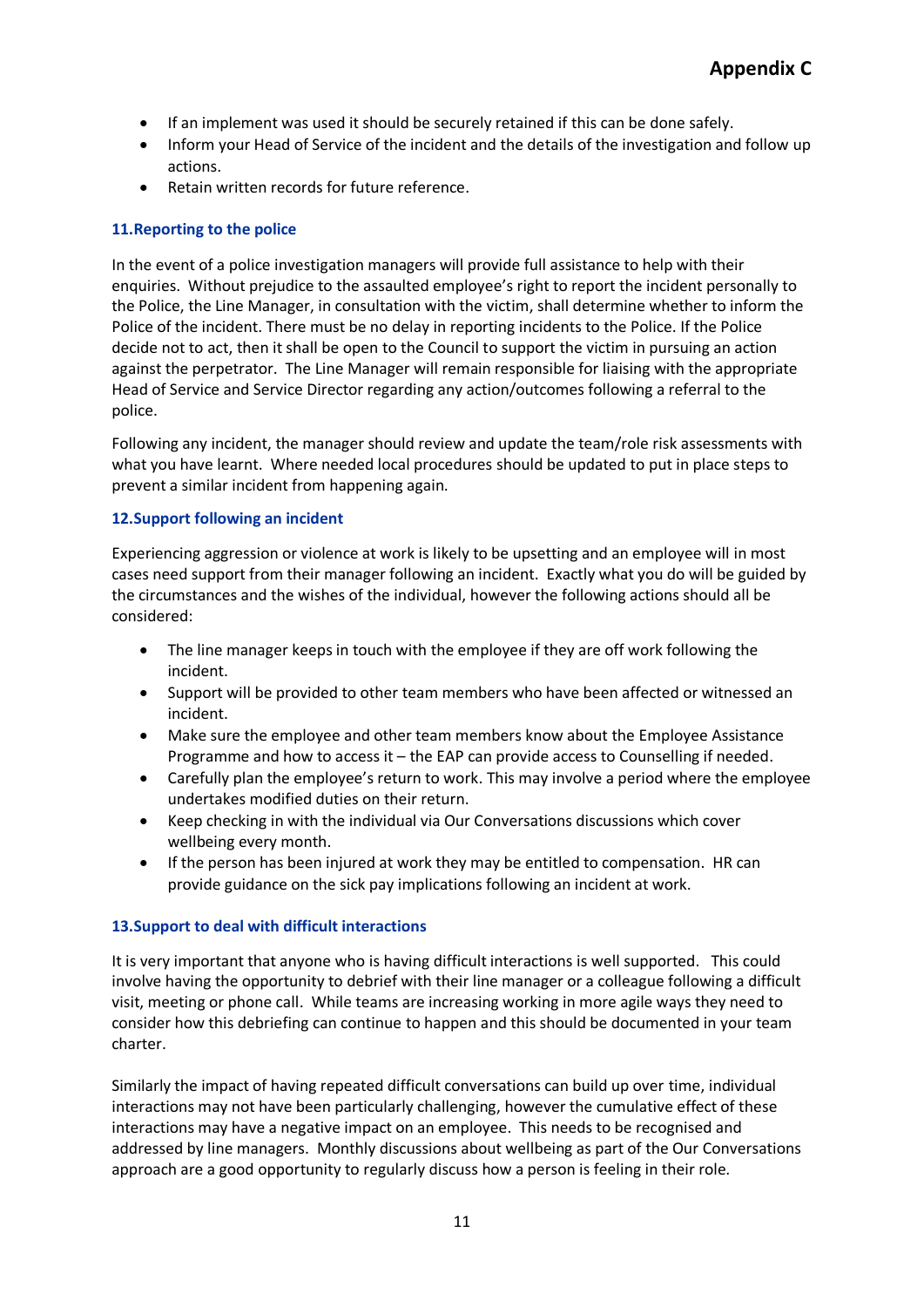#### <span id="page-11-0"></span>**14.Discrimination**

It is not acceptable for you to experience discrimination at work. For example racist, sexist, ableist, tranphobic or homophobic comments or abuse. Discrimination will not be tolerated. If you experience discrimination you should end the conversation or visit. You should tell your manager what has happened straight away. If you manager is not available you should contact the most senior person on duty at the time. The incident should be reported via the incident reporting system. Where possible your manager will contact the individual to tell them that their behaviour is not acceptable and must not be repeated e.g. if the individual behaving in an unacceptable way is a service user your manager will speak to them or write to them to outline that discriminatory behaviour towards our employees will not be tolerated. Your manager will provide you with support following the incident. Your manager will keep checking in with you via Our Conversations discussions which cover wellbeing every month.

#### **15.What to do if you receive an abusive or offensive email**

If you receive an abusive or offensive email you should tell your manager straight away and forward the message to them. Your line manager should respond on your behalf, tell the individual that their email/their language is not appropriate and will not be tolerated. If the email is in relation to a service issue you should direct the employee to our feedback procedure. The incident should be reported via H&S Incident report system.

If you receive a threat of violence via email you should alert your manager to this straight away. What action is taken will depends on the nature of the message e.g. report the incident to the police, withdraw service from the individual. The incident should be reported via H&S Incident report system.

If you are receiving persistent and challenging contact from an individual via email you should forward the message to your line manager to respond on your behalf. Your manager will make contact with the individual to make it clear that persistent contact is not appropriate. You should consider whether it is appropriate to ask for a person to be added to the customer handling list. Your Head of Service should discuss this with customer services.

#### <span id="page-11-1"></span>**16.What to do if you receive an abusive phone call**

When making work calls ensure that you use your work phone and not your personal phone, where necessary you can also choose to withhold your work phone number.

Where a caller becomes aggressive or abusive on the phone it is appropriate to ask them to moderate their language and tell them that you will terminate the call if they do not do this. Following an abusive phone call you should speak to your manager straight away for appropriate follow up action to be taken.

If you are receiving calls from a persistent caller you must alert your line manager and other members of your team. You should agree a standard response for any calls from the persistent caller e.g. forward their calls to the team manager. You should consider whether it is appropriate to ask for a person to be added to the customer handling list. Your Head of Service should discuss this with customer services.

#### <span id="page-11-2"></span>**17.Abuse on Social media**

You are advised not to show your job title or employer on social media and to have a private profile – publishing this information can make it easier for members of the public to identify and contact you. If you receive an abusive message via social media in relation to your role with the Council, you should inform your line manager and block the person that has contacted you. If the person that has